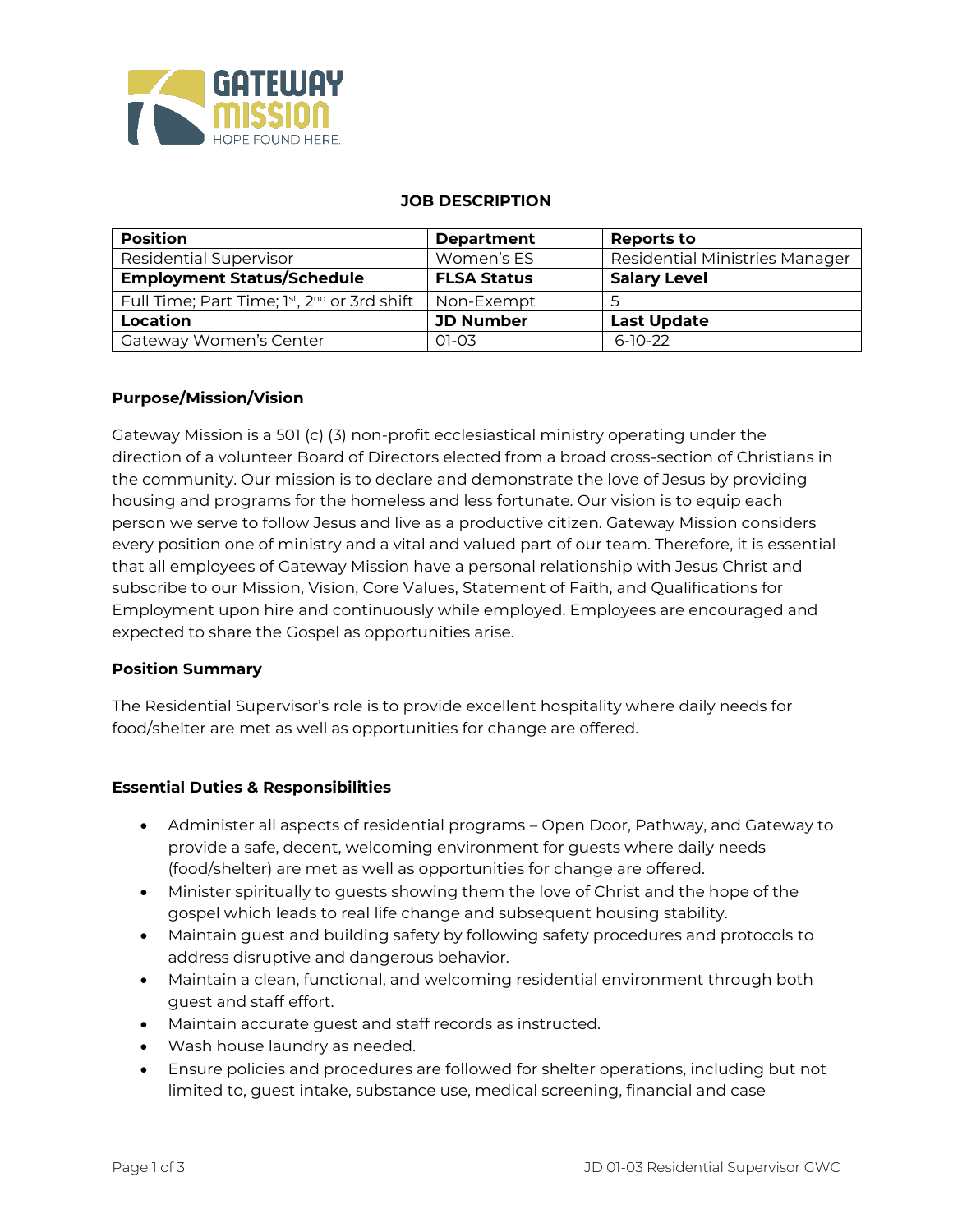management, chapel services, childcare services, and any additional responsibilities assigned to guests.

• Attend regularly scheduled all-staff and department meetings.

## **Personal Qualifications**

- Practicing believer in the Lord Jesus Christ
- Be an active member of a local evangelical church community
- Desire to meet the physical needs and spiritual needs by sharing the good news of the Gospel

# **Education/Experience**

- High school graduate or equivalent required
- One (1) year ministry or related experience preferred
- Experience/knowledge of homelessness culture preferred
- Experience/knowledge of what God is doing through the ministry of Rescue Missions preferred

# **Skills and Abilities**

- Ability to administer programs, policies, and procedures
- Ability to communicate effectively written, verbal and electronic communication
- Ability to establish and maintain effective working relationships with guests, volunteers, staff, and the public
- Basic computer skills (Microsoft Office 365, Outlook, data entry)

## **Physical Activities/Demands & Work Environment**

- Stand, sit, walk, climb stairs regularly; lift, bend, crouch occasionally to perform job functions
- Manipulate, handle, feel, and control items or equipment
- Read, write, and interpret written documents
- Lift and move objects weighing up to 35 pounds
- Limited exposure to environmental hazards including blood borne pathogens, air borne pathogens, bodily fluids